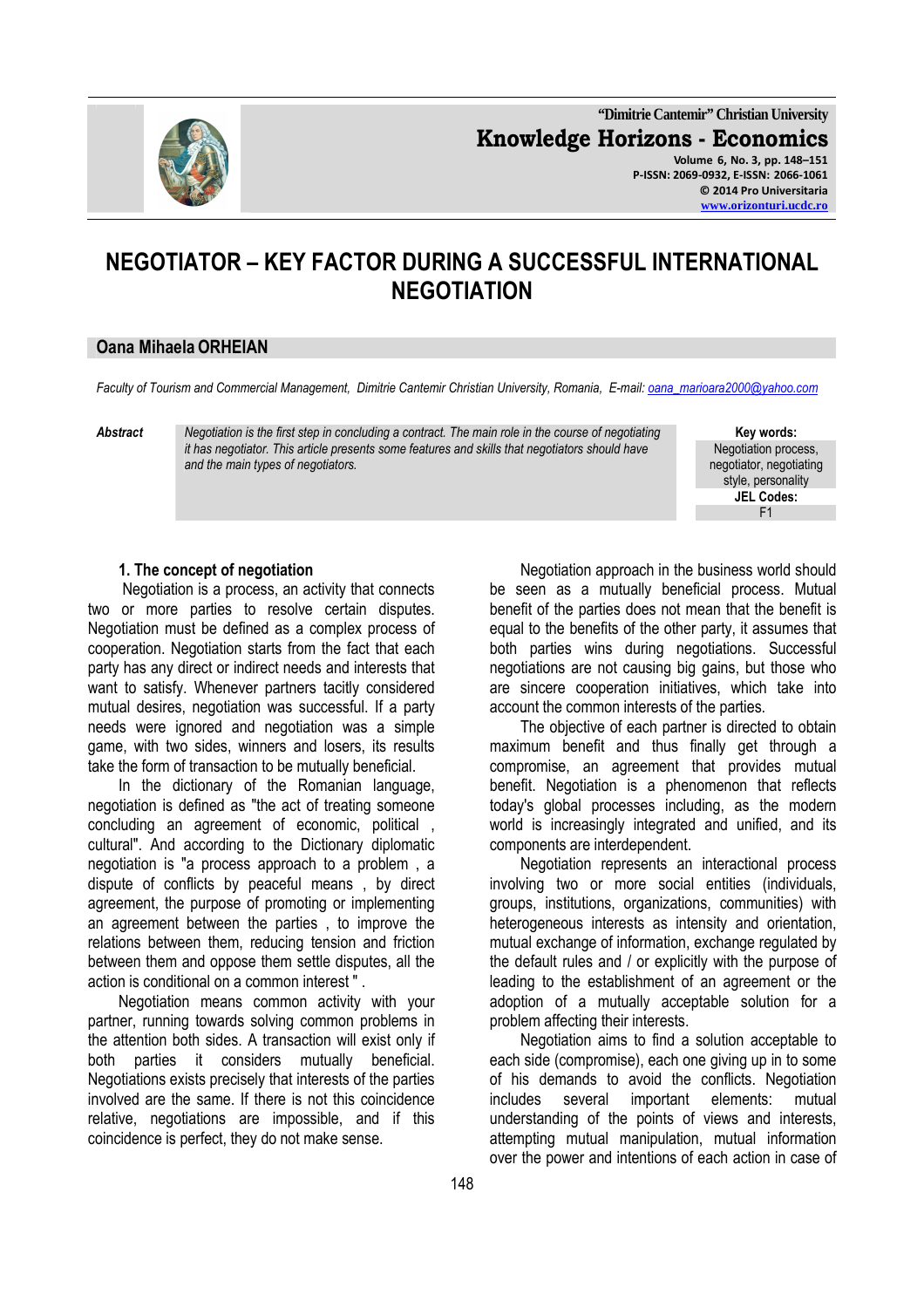realization or consensus, examining various compromises. As a result, the parties will adopt a solution, although it has disadvantages, has the merit to be accepted by all, thus avoiding the conflict.

The negotiation process is a social phenomenon involving the existence of a communication between people in general and between the parties in particular. The negotiation refers to a situation in which one or more of the parties interacting in a desire to reach an acceptable solution to one or more problems in disagreement. So the existence of a communication between the parties is an essential feature of negotiation. Negotiation is an organized process in which one wishes to avoid confrontation and requires constant competition. Typically, negotiations are conducted in a formal framework, based on procedures and techniques.

Negotiation is a competitive process because the partners intended to attain common interests, as some contradictory, which requires a series of efforts and reaching mutually beneficial solutions. Negotiation is a process with sure results that involves harmonizing the interests. Negotiation aims at achieving an agreement will, and not necessarily of a victory, both partners (and enemies) have to conclude the negotiation feeling that they have made as much of what they have proposed.

The parties to a negotiation can be *individually negotiations* or *negotiations teams*. Depending on the number of parties, negotiation can be: *bilateral* (it is conducted between two parties, either individually negotiated or negotiation teams) and *multilateral or in groups* (when more than two different parties involved in the negotiation).

#### **2. The main features of a negotiator**

Negotiation results depend largely on the quality of the negotiators. Becoming a good negotiator requires an approach that can be learned over time, but also art, intuition, empathy, patience, insight, is largely personality traits of each individual.

Individual personality according to psychology is formed from the interaction of different skills and psycho physiological hereditary features shaped by the social environment in the educational process. Personality represents relatively stable framework within the thoughts, feelings and behaviors which gives unique individual, making it different from other people. The negotiator personality traits affect how it approaches and behaves in negotiation.

If a well-trained negotiator, natural inclinations of his personality can be attenuated by a number of factors, including negotiation training, professional experience and different techniques applied.

Psychological training is both theoretical and practical. Theoretically, through regular teaching and practical training on the integration path candidates in various negotiating teams, first as observers, then, with time, training and operations training materials documenting the negotiation process simulation in activity analysis and minor decisions. Neglecting psychological education diminish the professionally effect and intellectually, with negative consequences on the final result. Therefore, it is necessary that the psychological training to be an ongoing and unlimited, leading to the actual shaping temperament and individual character, strengthens the power of participation and self -control negotiator. Commercial negotiation activity implies the existence of negotiating with certain features and qualities of personality, equipped with thorough knowledge of general and specialized.

The personality of a good negotiator, out of integrity character and professional training should include a number of features, as the ability to judge professional, commercial practical sense, knowledge of negotiation techniques, have complex personality features, to know more about the country conducting negotiations, customs and traditions of the country and to have a extensive general knowledge, to be fair, honest and perfect knowledge of the matter in question, to have the spirit of cooperation, to be temperate and unenthusiastic, have imagination, to have an experience in the conduct of negotiations, have the capacity to integrate into a team, to provide exactly and in the most explicit way, concrete arguments and an ability to wait and retain arguments have ability objective analysis of arguments partner, to have the ability to master even when subjected to high pressures by the partner , ensuring the ongoing dialogue partners of his good intentions, in difficult situations to know to gain time and permanent control on their tone data remarks, to know how to put themselves in the partner place and anticipate its way of thinking, to explore ways out of the impasse easily, to be decided .

A good negotiator must understand people at all levels of society, to have clarity of thought, be diplomatic and persuasive, adaptability to complex situations, spirit of cooperation, have rich knowledge, imagination and power of prediction, simulation capability to be presented with personal charm and sense of humor.

A skillful negotiator does not have a standard model, the negotiation are used all personal features of individual.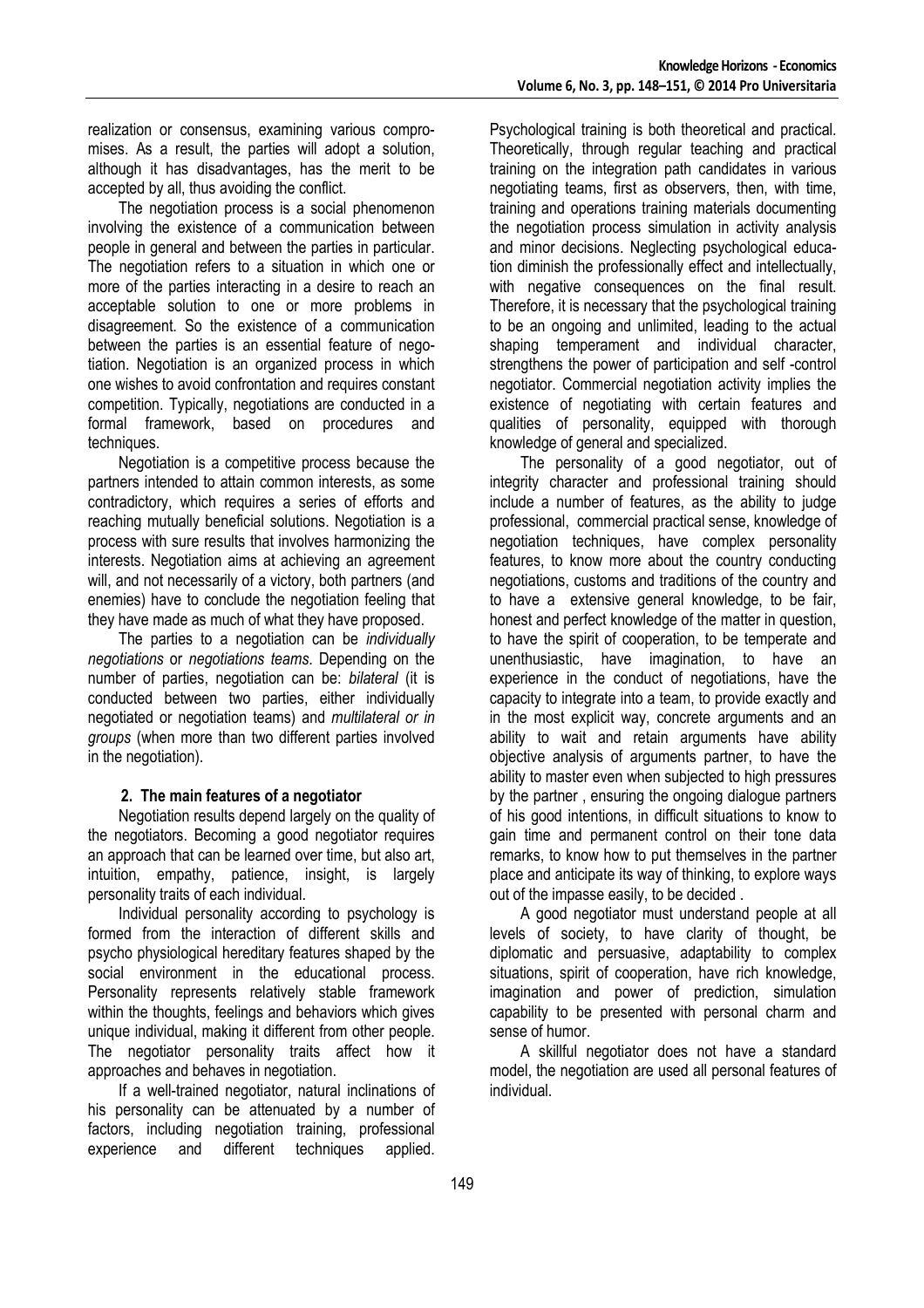#### **3. Typology negotiators**

In practice, the most common behaviors of customers tend to negotiating cooperation or peaceful attitude, demagoguery or manipulation, affective or rational conflict or adversity.

It outlines four main categories as negotiators: cooperative negotiator, conflict negotiator, affective negotiator and demagogue negotiator. These four models are reference categories, relative to other types.

*Cooperative negotiator* is based on a real determination to succeed and respect for the partner and to its objectives and carry out negotiation after slogan winner- winner (win -win). It is a generator of good relations in the short, medium and long term, protecting the interests of negotiators and act in a frame complete confidence. Experience shows that all cooperative trades are sustainable. It materializes through real fidelity and reliable and solid partnership. Being a cooperative negotiator assumes the following rules: respect for its goals, the desire to reach a positive engagement, transparency, loyalty partner.

*Affective negotiator* is a person who acts and negotiates according to his feelings and emotions of the moment. Far from being rational and pragmatic in its negotiations, he acts according to its affinity and affection that binds degrading his partner. Impulsive, he can decide on a purchase or express a refusal without obvious reason or rational. His way of doing things is based on subjectivity, on pleasure and pain, love and hate, friendship and enmity, friendship or rejection. Cooperative mode may prove valid subject to be addressed flexibly and gradually.

*Conflict negotiator* is a person who gives priority to diplomacy rather than force. He uses blackmail or threat, easily gives the dialogue. Strategically, the best ways to deals with such a negotiator are to be conflict as only he either seduce or cooperative land affected either you obey provisionally to win the negotiation .

*Demagogue negotiator* takes refuge behind the lies, manipulation, simulation and duplicity. Before a demagogue negociator, the possibilities of winning are both numerous and small.

Each negotiator has a dominant style of making a negotiation based on personality, culture, values and beliefs. Success depends on the negotiator's ability to know which is the best way you have to take to excel in negotiation. The best styles are, by definition, those that allow and promise a positive outcome for both parties.

### **4. The main styles of negotiation**

A competent negotiator must create a style according to its own forces, including the characteristic culture of his origin. Culture profoundly influences the way people think, communicate and act. Cultural differences between individuals of the negotiating table can create barriers that block the negotiation process or hinder it.

A negotiator cannot know and fully understand all cultures interacting with the great diversity of cultures and their complexity. But what makes adjustment easier and prevents misunderstandings is to identify specific areas where there are significant differences that can have a major impact on the outcome of negotiations.

Over time were identified several styles of negotiators.

*American negotiator* prefers negotiation "point to point", in successive stages, considers negotiation as a competitive process constructive attaches great importance to the organization, punctuality, efficiency and make decisions quickly. U.S. negotiators are friendly and informal, focused on efficiency argue with progressive approach to the compromise.

*English negotiator* is protocol polite, punctual, well prepared for negotiation negotiates based on evidence, judge better the decisions and respect his word.

*German negotiator* is serious, meticulous, and polite, strives to achieve the best conditions, but leaves the partner to win too, will never compromise radical, but neither has exaggerated claims, keeps his word, respecting the agreed.

*French negotiator* considers negotiation as a tough competition, a debate and a search for solutions substantiated. He appreciates punctuality, paying attention to the social factor, exhibits humor and irony.

*Italian negotiator* knows well the negotiation area, addressing issues directly and openly, he likes to haggle. It is an open person, temperamental enthuses, easily appreciate the humor.

*Chinese negotiator* exercise restraint against women and young negotiators, it is polite, appreciate compliments, pays great attention to the price and agrees to negotiate only after it was dropped to a level considered negotiable.

*Japanese negotiator* is creative, well-educated and intelligent, believes that negotiation requires experience, patience, concentration, there never negotiate "cards on the table", is vague and unclear statements.

*Romanian negotiators* declare their desire for freedom and repulsion for any allegiance to one's orders, have the ability to speak foreign languages, especially English, French, German and Russian, are superstitious, gullible, naive, a sarcastic spirit. knowledge of management and marketing.